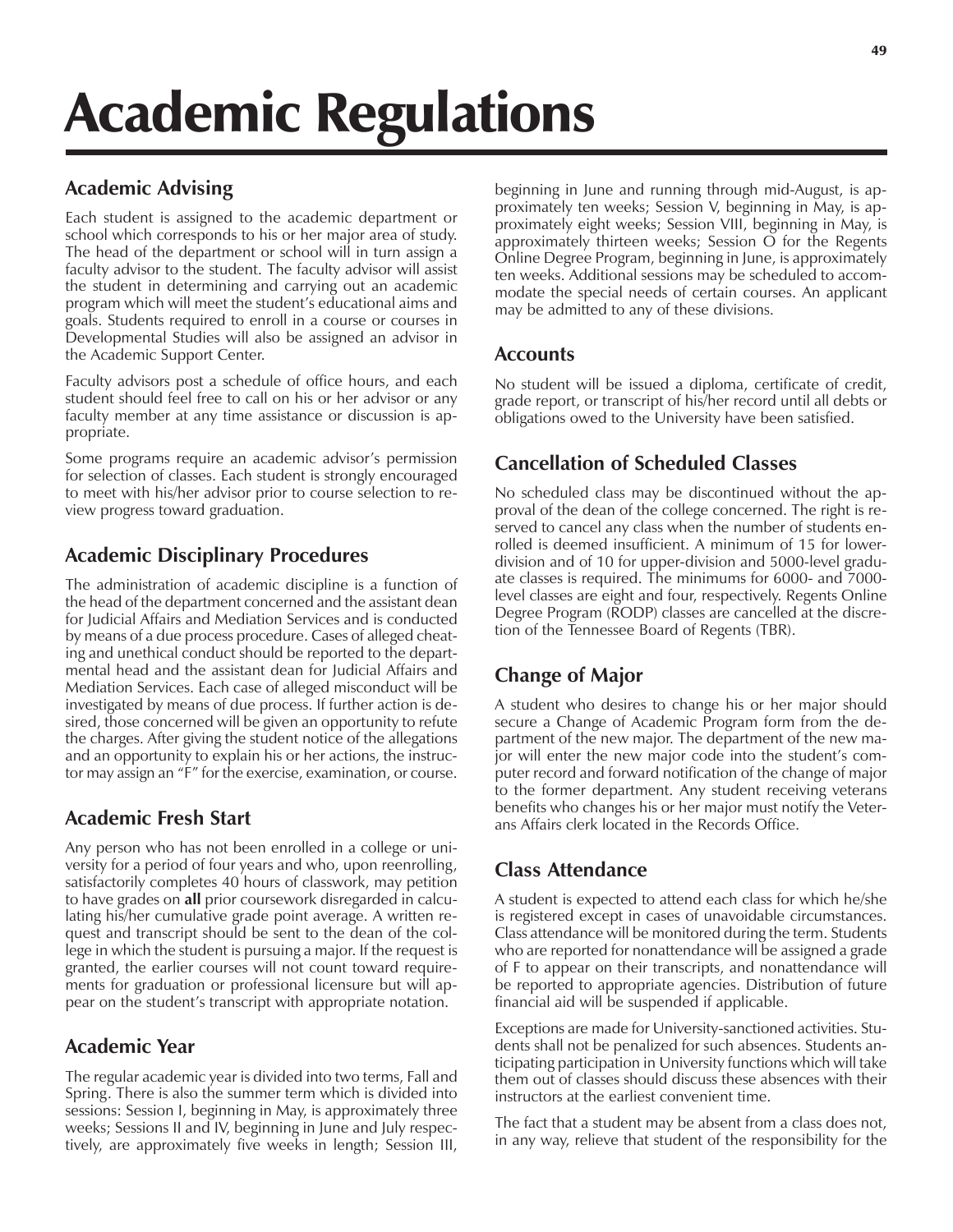work covered or assigned during the absence. It is the responsibility of faculty members to excuse or refuse to excuse absences of students who miss their classes. It is the responsibility of the student to obtain excuses for absences and to arrange with the faculty member in question to make up the work missed. Absences begin with the first date the student is enrolled in class.

If emergency circumstances prevent contacting the professor or department, the student may contact the coordinator of University Withdrawals in the Withdrawal Office, KUC 212A, who will notify the instructor(s). The phone number for that office is (615) 898-2080. Only the instructor of the class concerned can excuse an absence.

MTSU does not usually close because of inclement weather, but students will be allowed to use their own discretion when snow and icy conditions exist; they will be given the opportunity to make up the missed classes should they decide not to attend. To determine if classes are cancelled, students should listen to area radio and television stations; access the News and Public Affairs home page at www.mtsu.edu/  $\sim$ proffice (or click on "Events and News" from the MTSU home page at www.mtsu.edu); or call the news line at 904- 8215.

Any student who is absent from a state college or university during any school term or portion thereof in excess of thirty (30) days due to active military service shall be entitled to withdraw and receive a tuition credit in the form of credit hours for each credit hour paid by, or on behalf of, such student, or a refund for any payments made. Credit shall be given only if the reserve or National Guard student did not receive a final grade in the class or course for which tuition credit is sought.

# **Classification of Students**

No student may be classified as a sophomore until after earning at least 30 semester hours.

No student may be classified as a junior until after earning at least 60 hours.

No student may be classified as a senior until after earning at least 90 hours.

## **Correspondence Credit**

Correspondence courses taken at MTSU carry regular degree credit. Students can obtain a current listing of MTSU correspondence courses in the class schedule book or by calling the Correspondence Office at MTSU at (615) 898- 5332.

Correspondence courses taken at other schools are accepted under the regulations governing acceptance of transfer credit (see page 26) and are subject to the following regulation: ENGL 1010 and 1020 and courses with a laboratory component must not be taken by correspondence except by the permission of the chair of the department and the dean of the college in which the course is offered.

## **Course Numbers**

Courses with the prefix ACA are academic success courses. Courses numbered 0700-0799 are basic; 0800-0899 are developmental, level I; 0900-0999 are developmental, level II; 1000-1999 are on the first year or freshman level; 2000- 2999 on the second year or sophomore level; 3000-3999 on the third year or junior level; 4000-4999 on the fourth year or senior level; 5000 and above on the graduate level. Course numbers beginning with 0 are not acceptable as degree credit work.

## **Double (or Second) Major**

A student may elect to obtain a double or second major for graduation by meeting the following requirements:

- 1. Satisfy general requirements as prescribed by the University and the specific requirements set forth by each major and for the degree sought.
- 2. Two properly approved upper-division forms must be filed, one for each major. *NOTE: One upper-division form is acceptable, provided both ma-*
- *jors are clearly identified on the form.* 3. In the case of a major requiring two minors, the second major may count toward fulfillment of one minor provided it meets the requirements of the particular degree. In the case of a B.A. degree which requires only one minor, the second major may count as the required minor.
- 4. The degree sought must be compatible with both majors; that is, a student with a major appropriate for the B.S. degree may not choose a second major that is not offered under the B.S. degree. As an example, a student pursuing a B.S. degree with a major in Mathematics may not opt for a second major in History which is not offered under the B.S. degree.

# **Dropping or Adding Courses**

Tennessee Board of Regents policy prohibits students from dropping courses in the Developmental Studies Program. Under extenuating circumstances a course may be dropped with the approval of the director of Developmental Studies. *NOTE: Student-athletes must obtain permission from the Student-Athlete Enhancement Center and international students must obtain permission from the International Programs and Services Office before processing drop/add forms in the Scheduling Center.*

The procedures and deadlines to drop and add a class are listed in the appropriate class schedule book. A student who stops attending a class but does not officially drop the class will be assigned a grade of F which will be recorded on the student's permanent record.

Students wishing to drop all courses, i.e., withdraw from the University, should consult the coordinator of University Withdrawals and see the section "Withdrawals from the University" on page 55.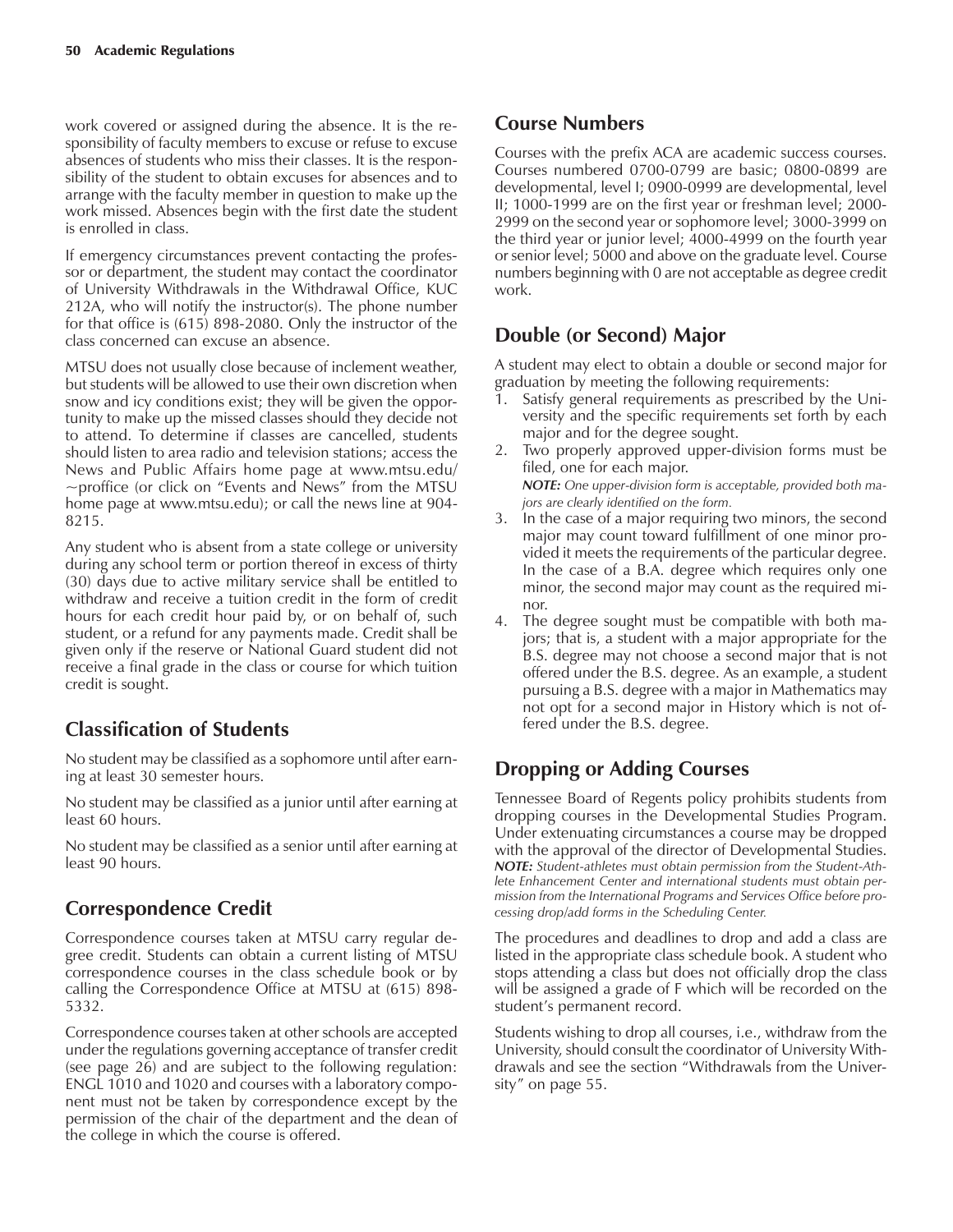### **Enrollment, Certification of Status of**

The following schedule of hours attempted will be used to determine the status for various certifications of attendance requested by undergraduate students: Fall, Spring, and Summer Semesters: full-time - 12 semester hours, three-quarter time - 9 hours, and one-half time - 6 hours. Students desiring official verification of enrollment should contact the Records Office or access www.mtsu.edu/records/verform.htm. In Fall and Spring Terms, enrollment certifications are official beginning the fourteenth day of the term.

## **Evening Classes**

Many classes are scheduled on the campus in the evenings and on Saturdays. The Evening School Office functions as a part of the Division of Continuing Studies and Public Service to assist students who wish to take classes at such times.

## **Grades—Appeal of Course Grades**

#### **Level One**

- 1. Student appeals concerning a course grade should be resolved by conference between the student and the faculty member who assigned the grade. The appeal must occur within forty  $(40)$  days of the graduation date for each term.
- 2. In the event of an impasse between the student and the faculty member, a student with an appeal of a grade shall discuss it with the department chair within ten (10) days of the conference with the involved faculty member. The department chair shall investigate the circumstances, record his/her findings, and send a copy to the student and the faculty member within ten (10) days of the notification of impasse. Although the department chair does not have the power to change the grade, he/she will make a recommendation concerning the appeal. These findings will become a part of the appeals record.

#### **Level Two**

- 1. If the student is not satisfied, he/she may, within fifteen (15) days following receipt of the department chair's recommendation, refer the appeal plus all relevant data including stated reasons why he/she believes the appeal has thus far not been satisfied. The associate provost shall select a college committee to hear the appeal and transmit the appeal documents to the committee chair or to the office of the dean of the college which houses the selected appeals committee.
- 2. The committee hearing the appeal will receive documents and testimony regarding the circumstances, will record its findings, and shall render a decision. Notification of the committee's decision will be made to the student, faculty member, department chair, college dean, associate provost for Academic Affairs, and the director of Records.
- 3. The decision of the committee hearing the appeal will be final concerning the grade in question.

*NOTE: In cases where the department chair is the person against whom the complaint is lodged, then the dean in whose college the department is located shall assume the duties of the chair in the investigation and decision making.*

#### **Miscellaneous**

- 1. The number of days indicated at each level above shall be considered the maximum, but every effort should be made to expedite the process.
- 2. The failure of the student to proceed from one level of the appeal procedure to the next level within the prescribed time limits shall be deemed to be an acceptance of the recommendations and/or decision previously rendered. All further considerations and proceedings regarding that particular appeal shall cease at that point.
- 3. A grade appeal may be withdrawn at any level without prejudice.
- 4. All appeal proceedings shall be kept as confidential as may be appropriate at each level.
- 5. A grade appeals committee shall have reasonable access to all official records for information necessary to the determination of a recommendation.

## **Graduate Courses, Permission to Enroll in**

Seniors at MTSU with 98 semester hours of credit may be allowed to take up to 12 semester hours of graduate coursework. Approval is required by the undergraduate advisor and by the dean of the College of Graduate Studies. **Graduate coursework may not be used to meet the requirements for an undergraduate degree.** Applicants for this status must complete a Half-and-Half form which is available at the Graduate Office.

*NOTE: The Jennings A. Jones College of Business does not have a Halfand-Half program.*

## **Graduation**

Graduation is conducted at the close of the Fall, Spring, and Summer Terms. Murphy Center is the site of this important occasion, and admission tickets for guests are required because of limited seating. Students who plan to graduate should complete a Notice of Intention to Graduate form **within the first two weeks of the first term of the senior year.** This form is available in the Records Office, Cope Administration Building 102 and online at www.mtsu.edu/~records/ intentform.pdf.

All students must complete the general requirements as prescribed by the University and the specific requirements set forth for the degree sought. A minimum of 120 hours is required for most programs, with at least two semesters in which a minimum of 30 semester hours is earned in residence during the junior and senior year. The final semester must be in residence unless permission is granted by the dean of the college in which the student is pursuing a major.

A student must have a 2.00 GPA overall and a 2.00 average in the major and in 42 hours of upper-division work to graduate. Some departments require a 2.00 GPA in the minor. No more than 25 percent of the credits for nonbusiness degrees may be in courses commonly found in a school or college of business. No student will be issued a diploma, certificate of credit, grade report, or transcript of his/her record until all debts or obligations owed to the institution have been satisfied.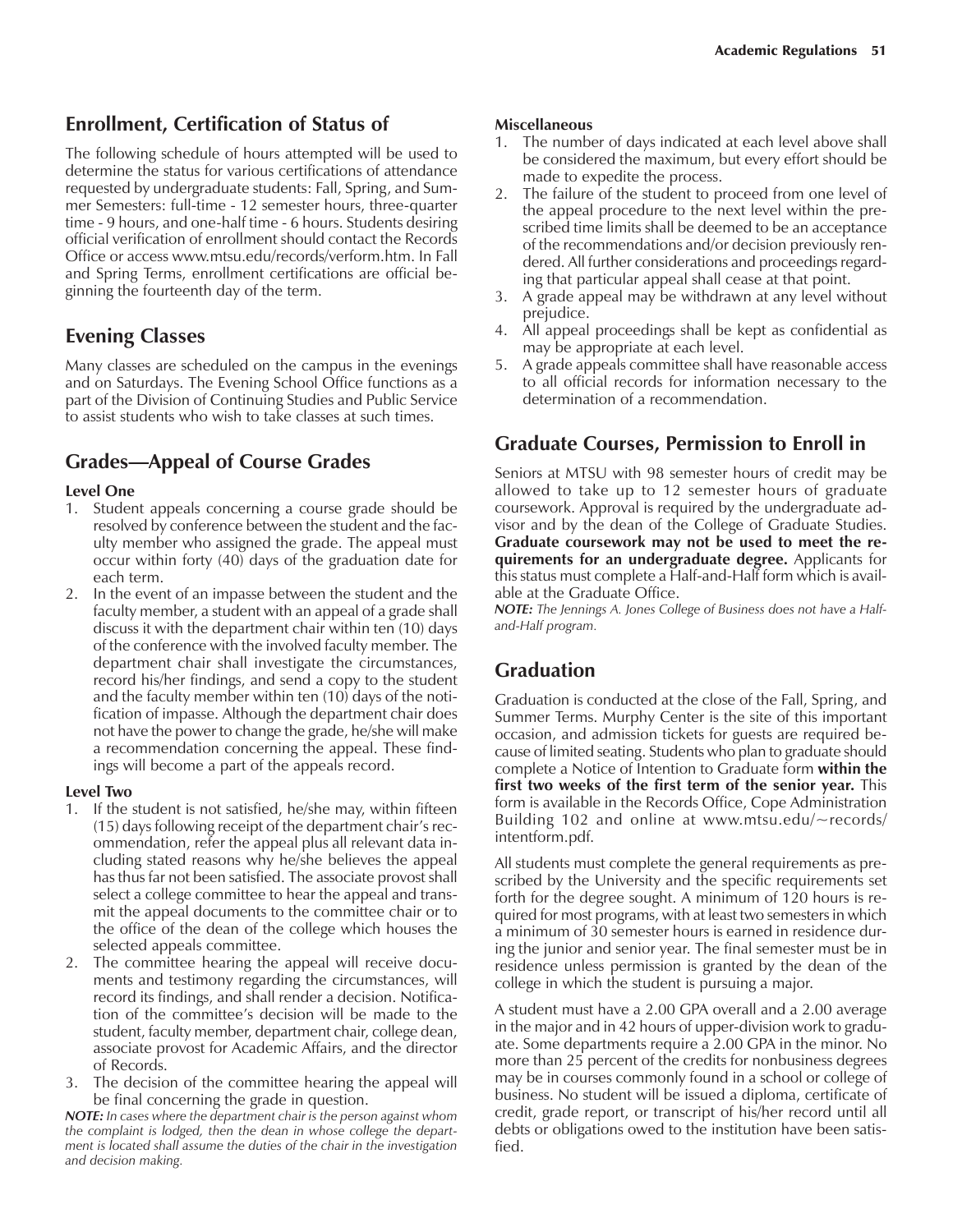**Applicable Catalog**—Students are ordinarily allowed to graduate under the requirements of the MTSU catalog that was current when they entered any college or university under the Tennessee Board of Regents, provided graduation is within eight years of that entrance date. Students may elect to meet the requirements of any one catalog published while they are in attendance at MTSU provided graduation is within eight years of the catalog date.

## **Graduation with Honors—Undergraduates**

Recognition of honors at the graduation ceremony will be made for those students obtaining the required grade point average by the beginning of their final semester.

Cum Laude: 3.500-3.749 Magna Cum Laude: 3.750-3.899 Summa Cum Laude: 3.900-4.000

Notation of graduation with honors is entered on the diploma and the transcript and is based on the cumulative grade point average on all degree credit courses. Grade point average is truncated after the thousandth position.

## Dean's List

Dean's List designations are made each semester and are based on full-time undergraduate degree credit enrollment. Students whose GPAs for the current semester are 3.50 or greater are placed on the Dean's List. Courses graded on a pass/fail basis will count as quality hours in calculating fulltime status for determination of Dean's List designation. The grade of P will not count as quality hours for determination of grade point average.

# **Identification Card**

Students are required to carry a permanent ID card with a magnetic strip on the back. A student ID card will be made for each new freshman and transfer student during his/her first registration process. The card is required to receive a variety of services on campus including cashing checks, admission to athletic and special events, checking out library materials, obtaining meals, and using RAIDER FUND\$. If any student loses his/her ID card, a replacement fee of \$10.00 is charged for each card. The \$10.00 fee must be paid at the Campus ID Station.

# **Lower and Upper Division**

Courses numbered 1000 and 2000 are on the lower-division level. Courses numbered 3000 and 4000 are on the upper-division level.

## **Marking System—Grades**

Following is a description of the criteria used in assigning letter grades:

A—work of distinctly superior quality and quantity accompanied by unusual evidence of achievement

B—work of good quality and quantity accompanied by evidence of achievement beyond the essentials of a course

C—work demonstrating fulfillment of the essentials of a course D—passing work, but below the standards of graduation quality

 $F$ –failure, necessitating repetition of the course to obtain credit

N-no credit, non-punitive

P—passing (assigned only in certain courses)

I—incomplete (not used in calculating grade point average) W—assigned in courses which are dropped during a specified period of time within a term. Students should consult the appropriate class schedule book for specific dates each term.

NC—no credit (audit)

Plus/minus grading for undergraduate courses became effective Fall 2000. Grades which may be assigned are

A  $B+$ ,  $B$ ,  $B C_{+}$ ,  $C_{0}$ ,  $C_{-}$ D+, D, D-F

Plus/minus grades will be posted for students who transfer to MTSU Fall 2000 or after. Plus/minus grading for enrolled students will not be retroactive to any term prior to Fall 2000. Reenrollment students will not be eligible to have courses reevaluated if courses taken at a previous transfer institution were graded on a plus/minus system.

The P grade is given only in those courses with prior approval to use pass/fail grading. Courses may be taught on a pass/fail basis only after the approval of the Undergraduate Curriculum Committee. Catalog course descriptions include information indicating which courses are approved for pass/ fail grading.

No more than fifteen semester hours in pass/fail coursework may be attempted by any student during any one semester. No more than one-half of the degree requirements may be obtained through credit-by-examination, credit for military service-related experience, flight training, and courses in which nontraditional grading such as pass/fail is used. More information can be found under the general requirements for the baccalaureate degrees elsewhere in this catalog.

The grade I indicates that the student has not completed all course requirements because of illness or other uncontrollable circumstances, especially those which may occur toward the close of the term. Mere failure to make up work or turn in required work on time does not provide a basis for the grade of I unless the extenuating circumstances noted above are present for reasons acceptable to the instructor. When a student fails to appear for the final examination without known cause, the grade to be reported should be deter-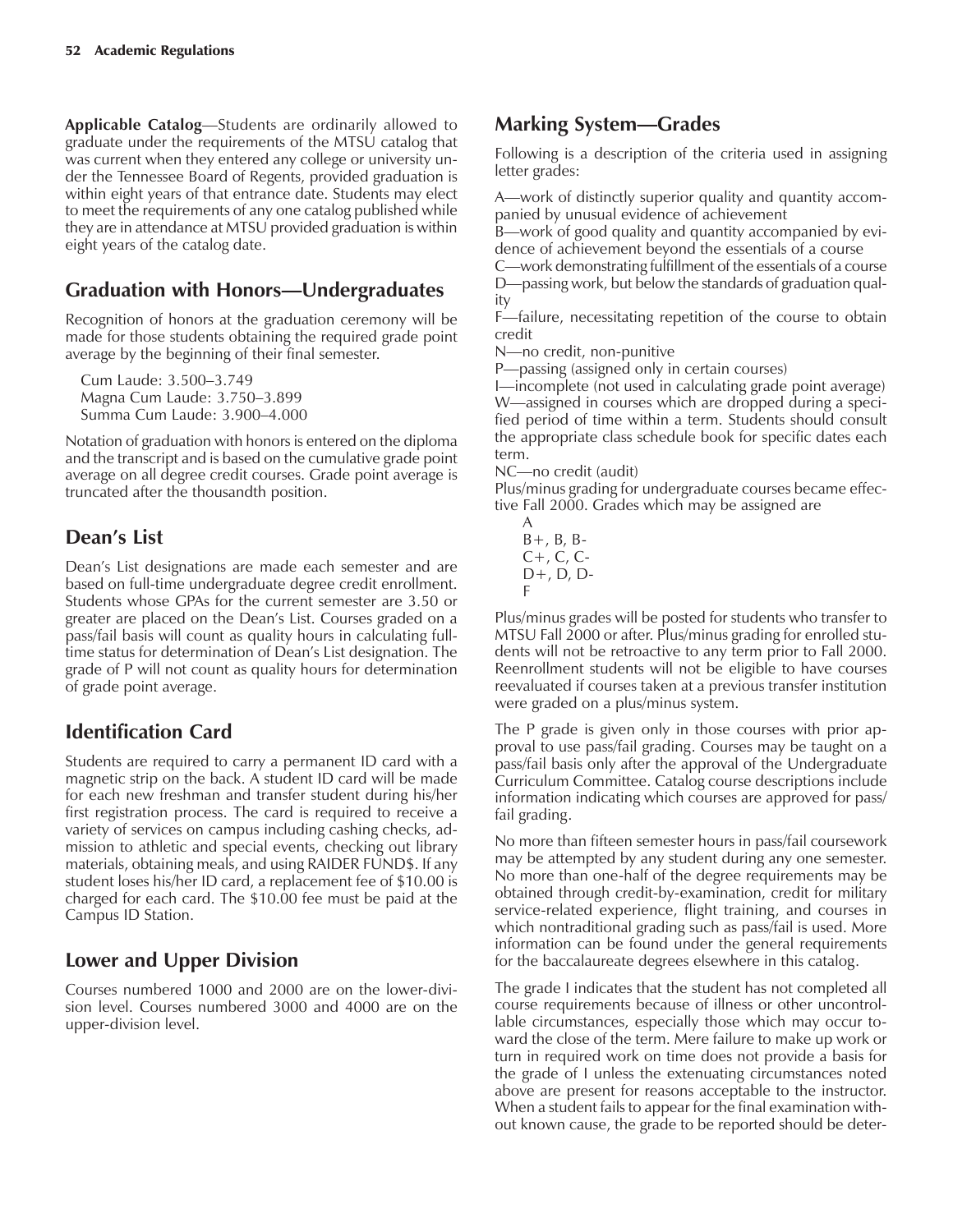mined as follows: If the student has done satisfactory work to that point, the grade I may be reported on the assumption that the student is ill or will otherwise present sufficient reason for official excuse; if the student has attended irregularly and has not done satisfactory work to that point, the grade F should be reported.

The "incomplete" must be removed during the succeeding semester, excluding summer. Otherwise, the grade of F is entered. A student should not make up the "incomplete" **by registering and paying again for the same course.** The I grade carries no value until converted to a final grade.

## **Quality Credits—Grade Point Average**

The following quality point system is used in determining the grade point average (GPA):

| For each credit hour of A:      | 4 quality points    |
|---------------------------------|---------------------|
| For each credit hour of $B +$ : | 3.33 quality points |
| For each credit hour of B:      | 3 quality points    |
| For each credit hour of B-:     | 2.67 quality points |
| For each credit hour of $C+$ :  | 2.33 quality points |
| For each credit hour of C:      | 2 quality points    |
| For each credit hour of C-:     | 1.67 quality points |
| For each credit hour of $D+$ :  | 1.33 quality points |
| For each credit hour of D:      | 1 quality point     |
| For each credit hour of D-:     | 0.67 quality points |
| For each credit hour of F:      | 0 quality points    |

The scholastic standing of a student is expressed in terms of quality point ratio which is calculated by dividing the total number of quality points by the total number of quality hours. Following is an example:

| Course           | <b>Hours</b> | Grade  | <b>Points</b> |
|------------------|--------------|--------|---------------|
| <b>ENGL 1010</b> | 3            | C(2.0) | 6             |
| <b>BIOL 1030</b> |              | B(3.0) | 12            |
| ART 1030         | 3            | B(3.0) | 9             |
| SOC 1010         | 3            | B(3.0) | 9             |
| <b>MUS 1030</b>  | 3            | F(0,0) | $\Omega$      |
|                  | 16           |        | 36            |

To get the quality points listed in the last column, the credit hours (column 2) are multiplied by the point value of the grade earned (column 3); then the 36 is divided by 16 for a GPA of 2.25.

No rounding up or down of the GPA is done in determining eligibility for retention, graduation, honors, dean's list designation, or taking an overload.

The section on Repeated Courses explains the computation of the GPA for students who repeat courses. The grade of F counts as quality hours with zero quality points earned; P grades carry hours earned but no quality points or quality hours.

## **Repeated Courses**

Students may repeat courses for the purpose of raising their grade point averages subject to the following:

1. No course should be attempted more than twice (i.e., repeated more than once) except upon the advice of the faculty advisor. The first time a course is taken is the first attempt; it is not a repeat until taken again. If a student repeats a course more than once, the hours will be

added to the total quality hours and therefore will be included in figuring the cumulative grade point average, the major average, the minor average, and the upperdivision average. For example

first attempt of ENGL 1010:

 $F = 0$  quality hours, 0 hours earned;

first repeat of ENGL 1010:

 $F = 3$  quality hours, 0 hours earned; second repeat of ENGL 1010:

 $C = 6$  quality hours, 3 hours earned.

An example of a successful repeat: first attempt of ENGL 1010:  $F = 0$  quality hours, 0 hours earned; first repeat of ENGL 1010:

 $C = 3$  quality hours, 3 hours earned.

In other words, if a student **repeats** a course **once** and **improves** the grade, the effect on the cumulative hours taken is the same as if the course were successfully completed on the first attempt. However, if a student takes a course multiple times, each repeat increases the cumulative quality hours; taking the same three-semester-hour course five times, for example, is one attempt and four repeats and therefore is 12 quality hours;

- 2. The last grade earned will stand even if the last grade received is an F and the student has previously received a grade higher than an F. The previous passing grade will not calculate in hours earned. All repeated courses remain on the student's transcript with repeat notation.
- 3. Veterans receiving educational assistance benefits may not repeat courses previously passed and receive veterans financial assistance for such.
- 4. Students may not repeat a course in which they have previously earned the grade of A or B or P without written approval from the dean of the college which houses their major.
- 5. Students may not repeat a course in which they have previously received the grade of I (incomplete). Students must make arrangements with the instructor who assigned the incomplete to finish the course during the succeeding semester, excluding summer. If the course cannot be completed during the appropriate term, the student should request that the instructor file an extension with the Records Office.
- 6. **Students may use either ENGL 2020 or ENGL 2130 or ENGL 2230 or ENGL 2330 or HUM 2610 interchangeably for purposes of repeating a course.**
- 7. This repeat policy took effect in Fall 1981. All courses attempted since then are subject to this policy. Courses attempted prior to Fall 1981 are subject to the previous repeat policy.

## **Retention Standards—Suspension of Students**

The minimum cumulative quality point average required to achieve the baccalaureate degree is 2.00 on all degree credit courses.

A student failing to meet one of the following standards during any term will be placed on academic probation for the subsequent term: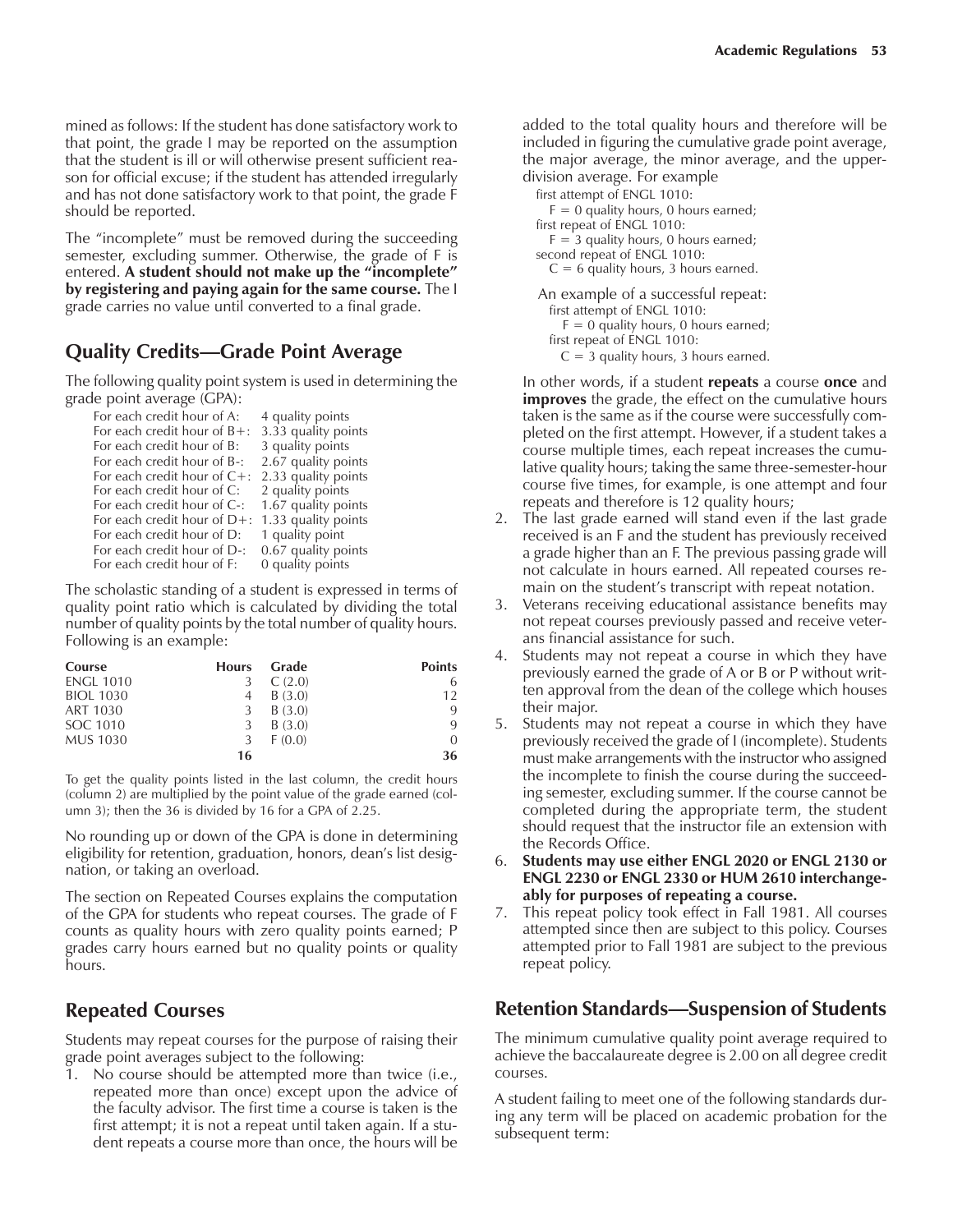1. attain a 2.00 GPA for current term, or

| 2. | meet one of the following retention standards: |      |
|----|------------------------------------------------|------|
|    | 00-29.99 quality hours                         | 1.50 |
|    | 30-49.99 quality hours                         | 1.80 |
|    | 50 or more quality hours                       | 2.00 |

A student on academic probation who fails to meet one of the above standards during the next term in which enrolled will be suspended. (See reenrollment policy on page 26.) Students previously suspended are not eligible for probationary status.

Any student who lacks developmental studies courses and attends another Tennessee Board of Regents school while on suspension from MTSU must enroll for those developmental courses while attending the other school, if available.

International students attending MTSU on student or exchange visas may not be readmitted after their second suspension even though the normal suspension period is over. According to the terms of their eligibility forms (I-20 or DS-2019), international students are expected to do satisfactory academic work and maintain a full course of study at MTSU. Failure to do this invalidates their student status, and Immigration Service will be notified. International students who are suspended may appeal to the Academic Appeals Committee for reinstatement if they feel that their poor academic performance was due to circumstances beyond their control.

Appeal of Academic Suspension—Academic appeals for undergraduate students will be reviewed by an academic appeals committee and consideration will be given for readmission if the student presents adequate evidence of ability, maturity, and motivation. Conditions for readmission that this committee might impose could be limiting the student's hours to 8 or 14 for the semester and/or requiring that the student meet with the college advisor. This **committee's decision is final and only applies to the semester for which the student appealed.** Readmission by the academic appeals committee does not imply reinstatement of financial aid, if applicable.

Academic appeal forms for undergraduates are available in the Records Office, Cope Administration Building or via the Web at www.mtsu.edu/~records. There is a filing deadline for appeals prior to the beginning of classes each semester. Students should contact personnel in the Records Office for the deadline date applicable to each semester, refer to current class schedule book, or access the Records Office home page. It is the students' responsibility to be aware of their academic standing.

Letters regarding academic suspension are mailed to students' addresses; however, sometimes there is not enough time between grading and the academic appeals deadline. Students should check their academic standing on WebMT after all grades are posted and the GPA is calculated overnight.

## **Semester Hour Load of Student**

Students should determine their semester course loads after careful consideration of time commitment outside the classroom. Students who work a significant number of hours per week should consider attempting fewer hours each semester. One's own time commitments, work and study habits, and other considerations should be reviewed with the academic advisor prior to the selection of courses.

Sixteen or seventeen semester hours of credit is the "normal" Fall or Spring load for students who wish to graduate in four years. Eighteen semester hours (excluding courses for audit) is the maximum load for a student during any semester while enrolled only at MTSU or concurrently at another institution.

- 1. Students with a 3.50 average on all college work attempted may be permitted to take up to 21 semester hours in a semester.
- 2. Students with a 3.00 average may be permitted to take a maximum of 19 hours in a semester provided one hour is Military Science, Physical Education activity, or CSCI 1000.
- 3. Graduating seniors may be permitted to take an overload with the limits above during the last semester in residence to graduate.

Following are the maximum number of semester hours in which an undergraduate student may enroll during sessions within a Summer term:

| Session L - 4 hours                       | Session $V - 12-14$ hours |  |
|-------------------------------------------|---------------------------|--|
| Session II - 8 hours                      | Session VI - 8 hours      |  |
| Session III - 14 hours                    | Session VII - 8 hours     |  |
| Session IV - 8 hours                      | Session VIII - 14 hours   |  |
| All Sessions - combined total of 18 hours |                           |  |

Students who wish to enroll for credit hours in excess of these limitations must obtain permission at least two weeks prior to registering for classes from the academic advisor and the dean of the college in which that student is pursuing a major. Students who have not declared a major must obtain permission of the advisor in the Academic Support Center and approval of the director of the Academic Support Center. Student athletes must obtain permission of the advisor in the Athletic Enhancement Center prior to obtaining approval of the academic advisor and dean of the college in which student is pursuing a major.

## **Schedule**

The schedule of courses provided each semester is for the convenience and guidance of students and faculty. The University reserves the right to change courses and schedules when the interest of all concerned may best be served.

# **Transcript of Credits**

Official or unofficial copies of a student's record are furnished free of charge upon written request by the student. No student will be issued a diploma, certificate of credit, grade report, or transcript of record until all debts or obligations owed to the institution have been satisfied.

## **Unit of Credit**

The semester hour is the unit of credit in courses and represents satisfactory completion of the assigned class period. Laboratory, shop, and studio classes usually earn one credit for each two hours of attendance or equivalent for a semester unless otherwise indicated.